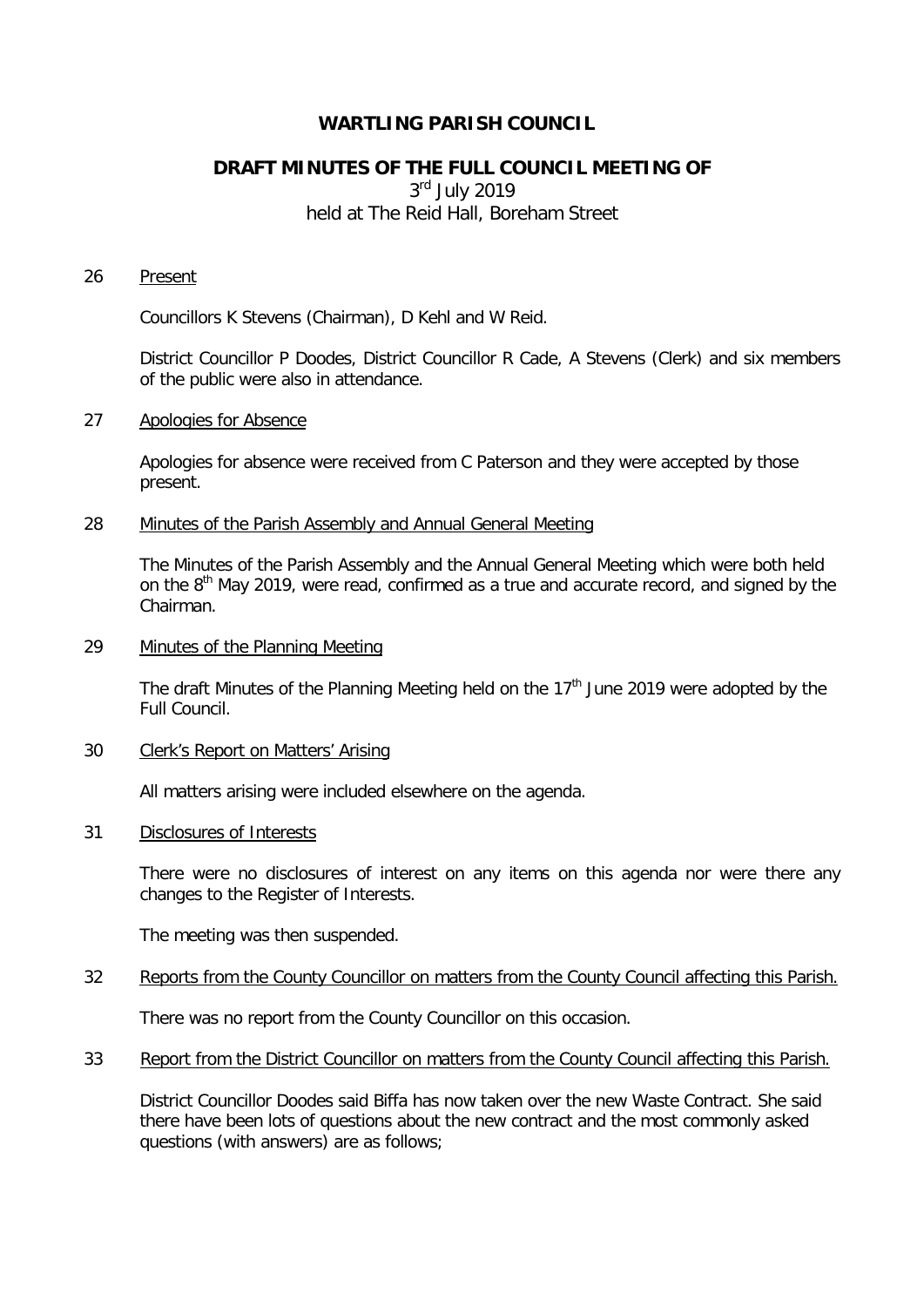### 'Will Biffa be better than Keir?

Yes it should be. Waste collection is their main area of expertise whilst Keir has other priorities.

## Will our collection days be changed?

Full information will be given in the event of round changes. Keep an eye on your weekly alerts and the Wealden website. The rounds will not change immediately. Biffa spent the month before the start of the contract driving the routes familiarising themselves with the job in hand.

### Why charge for garden waste collection when it has always been free?

This service is a discretionary service; we are one of the final local authorities to introduce charges. This is the alternative way to stopping the service altogether. This way only those who need it will pay for it. The only other alternative open to Wealden was keeping the status quo and increase the council tax to cover the cost. It was decided that residents should have the discretion of paying for a discretionary service!

## If my green waste bin is not emptied will I get a refund now if I am paying for it?

We are already paying for our collections. The same system will continue, missed bins to be reported via the website and the late collection will be arranged. The administrative costs of arranging refunds could be huge, better that Wealden concentrate on putting pressure on Biffa to provide an excellent service.

# There is sure to be an increase in fly tipping isn't there? What is the take up for the payment of garden waste collections?

Concern about increased fly tipping was considered when planning this new contract. It appears from hearing the experience of other local authorities this does not happen on a large scale. Unfortunately there are inconsiderate people, a minority, who will fly tip whatever services a local authority provides but most residents are upstanding people. So far some 26000 households out of 62000 have applied. The aim is 50%. It will never be 100% because there are many residents with no garden who do not need the service and many with small gardens who have opted to join forces and share a garden waste bin with their neighbours.

### What is the % of waste recycled and where does the rest go? How much goes to landfill?

The Government target was to get 50% of waste recycled by 2020. We are already at just over 51% so Wealden is ahead of the game. Waste is weighed at each point in its journey so Wealden is confident about the accuracy of that figure. 48% of the rest goes to the incinerator in Newhaven; only 0.8% goes to landfill. The heat generated by the incinerator goes to the National Grid and provides power for 20/25000 homes. Even the final ash is used in road stone so there is very little waste at the end of the whole process.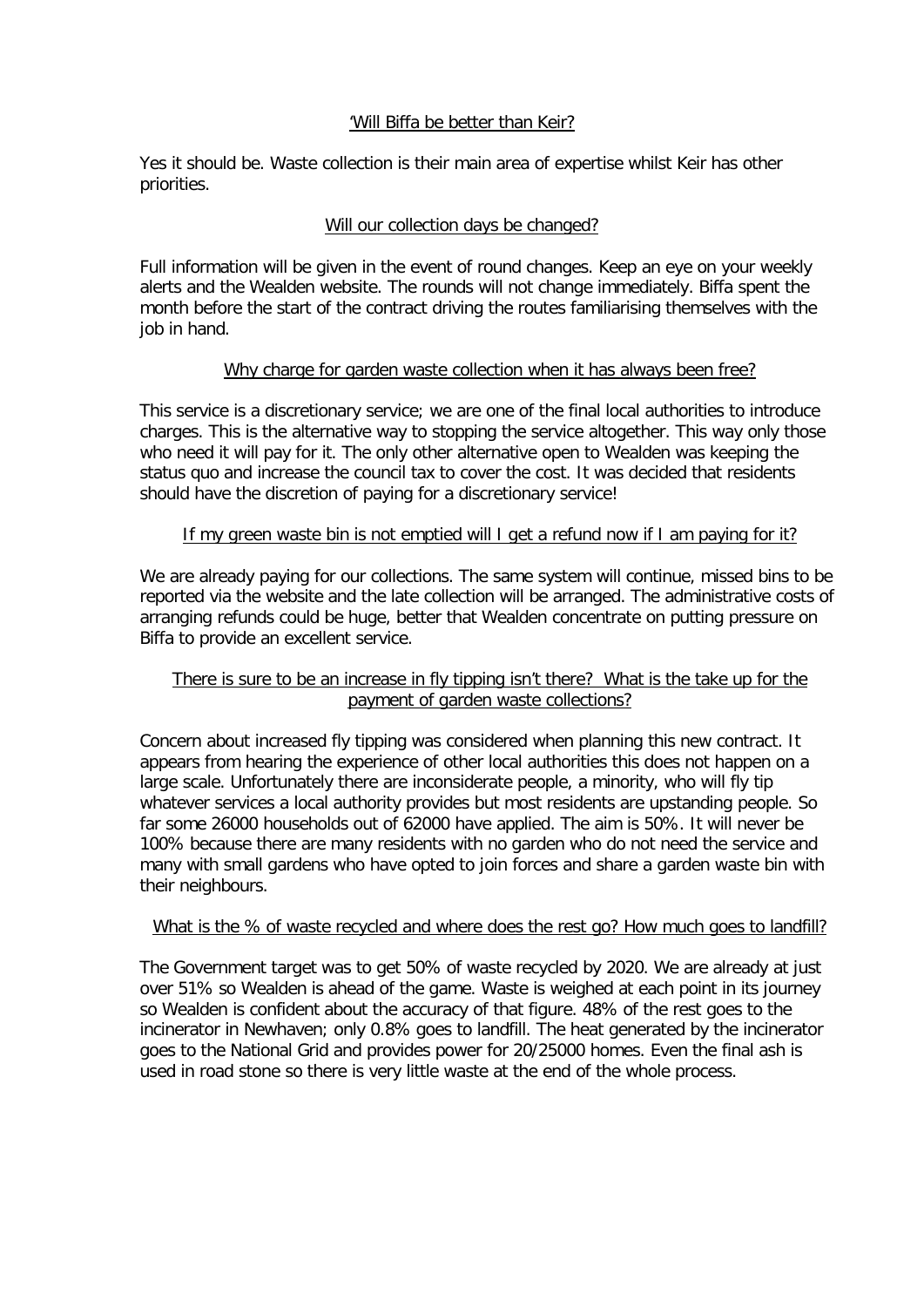### Does our waste go to the Middle East?

The Joint Waste and Recycling Committee, made up of members of all the local authorities who have signed up to the new joint waste contract (Wealden, Rother, Hastings) have commissioned a report on what happens to our recycled waste'.

### 34 Questions from Members of the Public

There were no questions from the public on this occasion.

The meeting was then re-opened.

### 35 Reports

a) Planning – There has been one Planning Meeting since the last Full Council Meeting. The following application was considered;

WD/2019/0471/F and WD/2019/0472/LB - Post Office Cottage, The Strait, Boreham Street, Wartling, BN27 4SF - Extension of hipped roof to form gable and conversion of roof to form a bedroom with en-suite. Re-roofing and re- pointing. Insertion of 2 flat roof dormers, lowering of roof void floor, new enclosed porch to rear and demolition of existing garage and replacement with an oak framed garage with room over.

Councillors had no objections to this application provided that it and the materials to be used are approved by the District's Conservation Officer.

### b) Environment North

There was nothing new to report from Environment North this occasion.

c) Footpaths

There was nothing new to report on footpaths on this occasion.

d) Environment South

Councillors received a report that a tree has fallen down in Wood Lane. Councillor Reid said he will look into getting it removed.

e) Highways

Councillors agreed the recent repairs to the Wartling Road have improved the road. It was also reported that the Wartling Road will be closed for resurfacing on the  $17<sup>th</sup>$ and 18<sup>th</sup> August.

ESCC is understood to be;

- carrying out a survey of 'B' and 'C' roads, where there have been accidents, to see if any measures can be carried out to avoid similar accidents happening again.
- getting strict with people parking on zig zag line outside schools.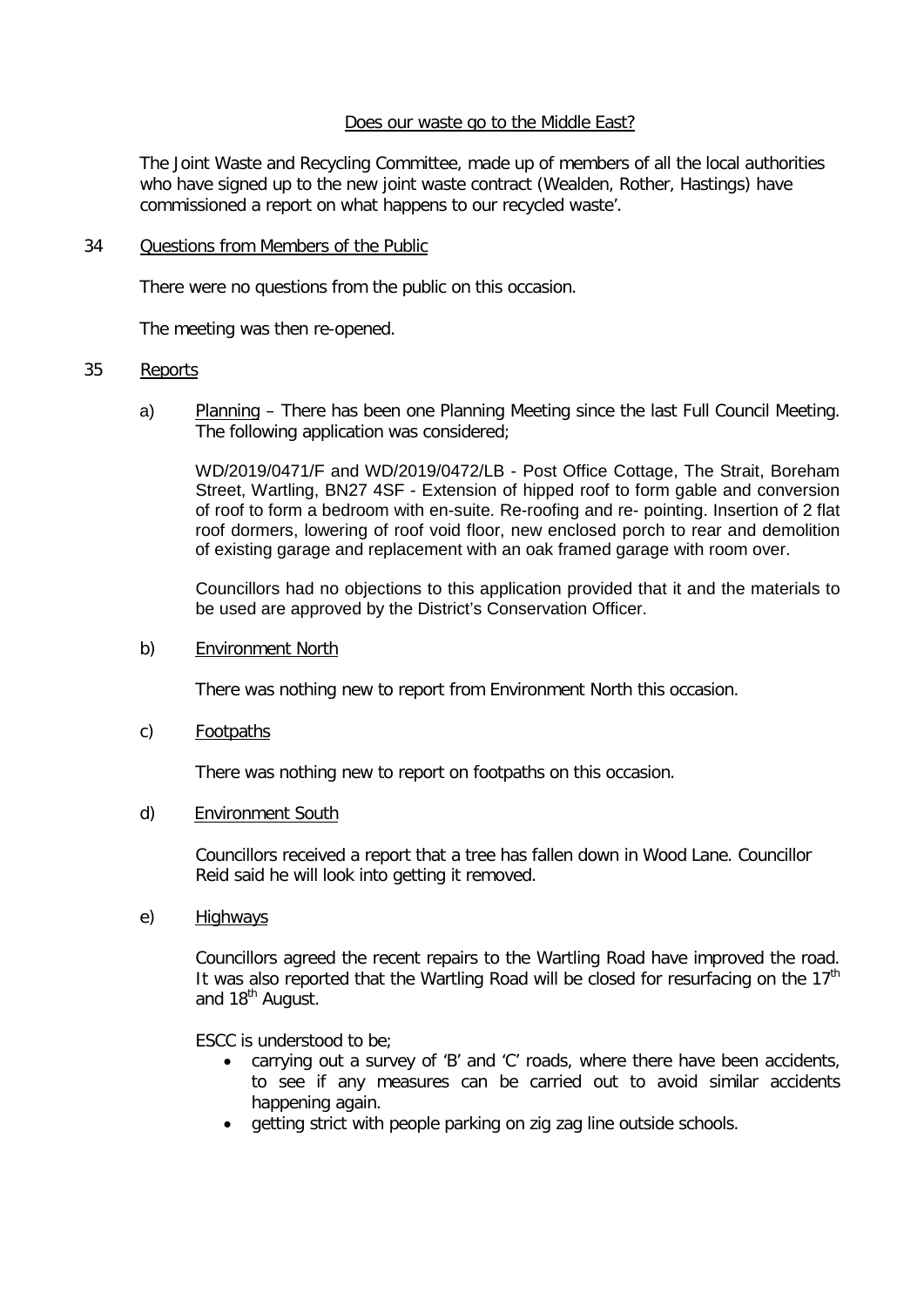### f) Police

Councillor Stevens attended a recent Road Safety Meeting where it was reported that the recent accident on the Wartling Road where a driver died, is being investigated by Sussex Police. It has already been established that Highways was not at fault.

Huw Merriman MP is to also going to arrange a meeting with the relevant authorities to help raise the issue of speeding.

### g) Communication

Councillors resolved that Councillor Reid will take over the editing of the Parish's website and they also agreed that he can also undertake some training, if required. Councillor Reid has also taken over the Parish Council's Email List.

It was noted that half of the residents in Wartling are still experiencing problems with low Broadband speeds. ESCC is still looking into the issue and in the meantime Wartling has been given as an example to the Common's Select Committee.

### h) Speedwatch

The Parish Council carried out three Speedwatch Sessions in May, 19 offenders were caught as a result.

The Parish Council also carried out three Speedwatch Sessions in June, and 18 offenders were caught.

i) Trees

This was covered under 'Environment South'.

#### 36 Reports from outside meetings and courses attended

This was covered under 'Police'.

#### 37 Questions from Parish Councillors

There were no questions from any of the Parish Councillors on this occasion.

Councillor Ashley entered the meeting.

#### 38 Planning Applications

The following planning applications were considered;

WD/2019/0902/F - Preston Farm, Boreham Hill, Boreham Street, BN27 4SF - Relocation of existing outbuilding and new stone paving to terrace area to replace concrete paving – Wartling Parish Council has no objections on any planning grounds to this application.

WD/2019/0731/F - The Horseshoe Inn, Comphurst Lane, Windmill Hill, Herstmonceux BN27 4RU - Demolition of the existing Horseshoe Inn and provision of a mixed use development consisting of a new public house/restaurant/function facility with ancillary staff